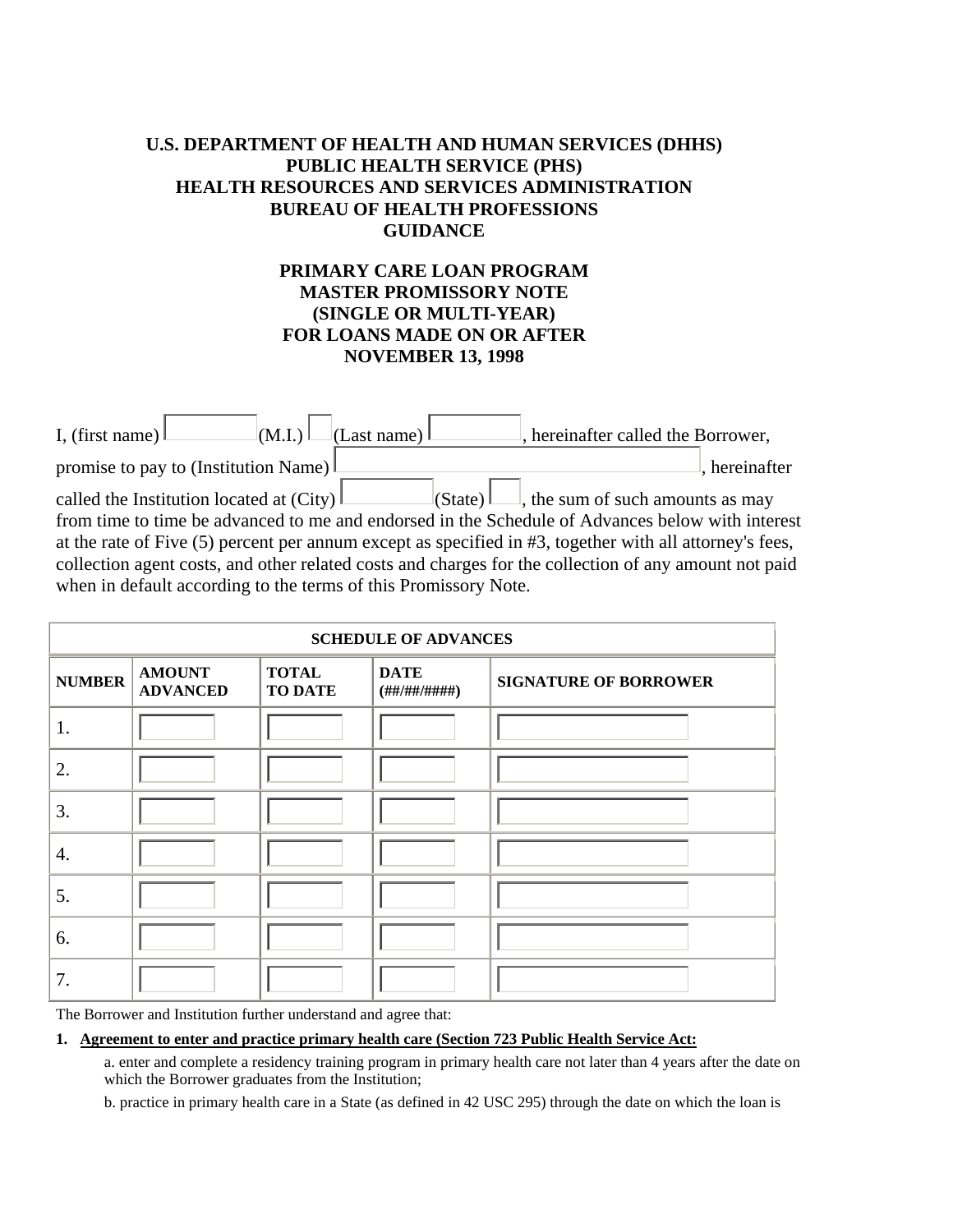repaid in full, and certify to the Institution on an annual basis until the loan is repaid in full that he/she is practicing in primary health care.

 c. not enter any subspecialty training (i.e. non-primary care residency, fellowships, etc. that could lead to board certification in a subspecialty) from the time of graduation until the loan is repaid in full.

### **2. Definitions (Section 723 Public Health Service Act):**

a. Primary Health Care is defined as family medicine, general internal medicine, general pediatrics, preventive medicine or osteopathic general practice.

b. Residency Training Program in Primary Health Care is defined as a 3-year residency program in allopathic or osteopathic family medicine, internal medicine, pediatrics, combined medicine/pediatrics, or preventive medicine, approved by the Accreditation Council on Graduate Medical Education (ACGME) or the American Osteopathic Association (AOA) or a general practice residency program approved by the AOA. This may include participation in a rotating or primary health care internship approved by the AOA.

#### **3. Non-Compliance By Borrower (Section 723 Public Health Service Act):**

a. This loan will accrue interest continuously at a rate of eighteen (18) percent per annum beginning on the date of noncompliance, and ending when the loan is paid in full.

b. The Borrower is not eligible for the deferment provisions outlined in #7 of this Promissory Note.

**4. Prohibition Against Consolidation:** This Loan may not be consolidated as part of a Federal Consolidation Loan under the Higher Education Act of 1965.

#### **5. Repayment (Section 722 Public Health Service Act, 42 CFR 57.210):**

a. Repayment shall be made in equal or graduated periodic installments within the repayment period, except that the Institution may require repayment to be made in an amount equal to not less than \$40 per month. The repayment period begins one year after the Borrower ceases to be a full-time student at a school eligible to participate in the Primary Care Loan program. The repayment period shall not be less than ten years, nor more than 25 years, at the discretion of the Institution. Periods of authorized deferment are not included as part of the repayment period.

 b. The terms and conditions of repayment shall be set forth in a separate repayment schedule which is approved by the Institution and agreed to by the Borrower. Payments under the repayment schedule shall be made to the Institution or its representative no less often than quarterly, except that if the Borrower is more than 60 days past due on a payment, the remaining balance of the loan shall be repaid on a monthly basis.

- **6. Interest (Section 722 Public Health Service Act, 42 CFR 57.208:** Interest shall accrue from the beginning of the repayment period, except as specified in #3.
- **7. Deferment (Section 722, 42 CFR 57.210):** In accordance with #1. above, periodic installments of principal and interest need not be paid, and interest shall not accrue while the Borrower: (a) serves on active duty as a member of a uniformed service of the United States, for up to three years; (b) serves as a volunteer under the Peace Corps Act, for up to three years; (c) pursues advanced professional training in primary care, including internships and residencies; (d) pursues a full-time course of study at a health professions school eligible for participation in the Primary Care Student Loan program; (e) leaves the Institution, with the intent to return to the Institution as a full-time student, to engage in a full-time educational activity which is directly related to the health profession for which the Borrower is preparing, as determined by the Secretary of Health and Human Services (the Secretary), for up to two years; and (f) participates in a fellowship training program or a full-time educational activity which is directly related to the health profession for which the Borrower prepared at the Institution, and is engaged in by the Borrower within 12 months after the completion of the Borrower's participation in advanced professional training (described in #7(c) above) or prior to the completion of the Borrower's participation in such training, for up to two years.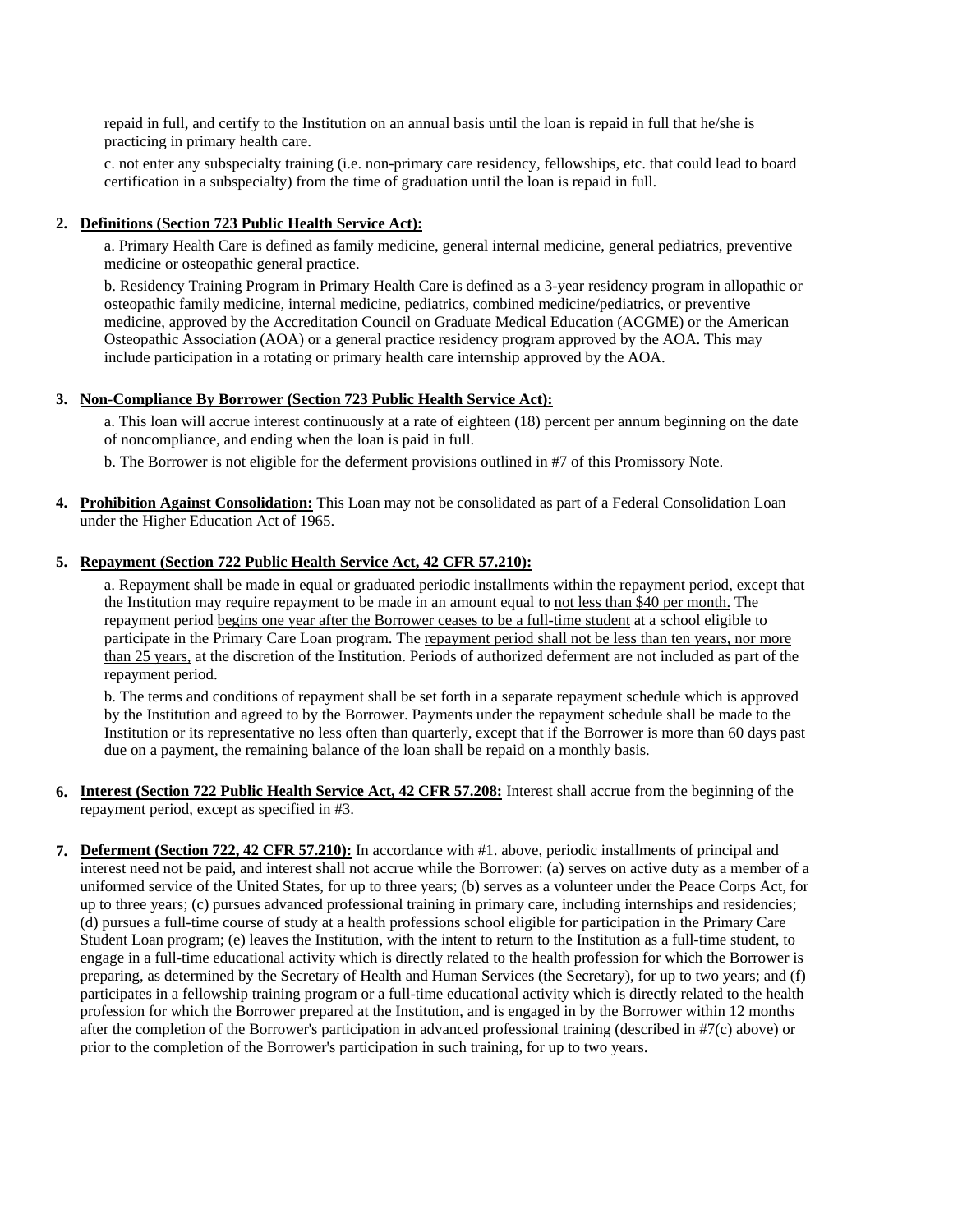- **8. Prepayment (Section 722 Public Health Service Act):** The Borrower may, at his or her option and without penalty, prepay all or any part of the principal and accrued interest at any time.
- **9. Exit Interview (42 CFR 57.210):** The Borrower agrees to attend an exit interview prior to completing or terminating full-time student status at the Institution.
- **10. Default (Section 721, 42 CFR 57.208):** If the Borrower fails to make an installment payment when due or fails to comply with any other term of this Promissory Note, except for #1 above, the loan will be considered in default.
- **11. Late Charge (Section 721 Public Health Service Act, 42 CFR 57.210):** The Institution shall assess a late penalty charge for failure of the Borrower to pay all or any part of an installment, or for failure to file satisfactory evidence of entitlement to deferment, if so entitled, at a rate, not to exceed an amount equal to 6 percent as determined by the Institution of the amount of such installment, on loans more than 60 days past due.
- **12. Acceleration (42 CFR 57.208):** If the Borrower fails to make a scheduled repayment or fails to comply with any other term of this Promissory Note, except as specified in #3 above, the entire unpaid balance of the loan, including interest due and accrued and any applicable penalty charges, will, at the option of the Institution, become immediately due and payable.
- **13. Credit Bureaus (42 CFR 57.210):** The Institution may disclose the Borrower's loan, and any other relevant information, to credit bureaus. If the Borrower is more than 120 days past due in making a scheduled repayment, the Institution will disclose the Borrower's delinquent status, and any other relevant information, to credit bureaus.
- **14. Collection Agents, Litigation, and Withholding of Services (Section 722 Public Health Service Act, 42 CFR 57.210):** If the Borrower fails to make a scheduled repayment, or fails to comply with any other term of this Promissory Note, except for #1 above, the Institution may: (a) refer the Borrower's loan to a collection agent for further collection efforts; (b) initiate legal proceedings against the Borrower; (c) withhold Institutional services, such as transcripts and letters of recommendation, from the Borrower; (d) refer the Borrower's loan to the Secretary for collection assistance, including offset of Federal salaries; and (e) obtain the Borrower's address from the Internal Revenue Service through the Secretary, if the Institution has no current address for the Borrower.
- **15. Death or Disability (42 CFR 57.211):** In the event of the Borrower's total and permanent disability or death, the unpaid indebtedness remaining on the Promissory Note shall be canceled. Subject to the regulations of the Secretary, the Institution may assess a charge on the Borrower's loan to cover the costs of insuring against death or disability cancellations.

### **16. Waiver or Suspension of Service Obligation (Section 723):**

a. If the Borrower does not graduate from a school of medicine or osteopathic medicine, the agreement set forth in #1 above and the noncompliance provisions set forth in #3 above shall be waived upon approval by the Secretary.

b. If the Borrower terminates his or her studies before graduating from a school of medicine or osteopathic medicine, but later resumes studies and graduates from a school of medicine or osteopathic medicine, the agreement set forth in #1above and the noncompliance provisions set forth in #3 above shall be considered to have been suspended for the period during which the Borrower was not in attendance at a school of medicine or osteopathic medicine and the original loan terms reinstated.

 c. This section may not be construed as authorizing the waiver or suspension of the obligation of the Borrower to repay this loan in accordance with the terms of this Promissory Note.

**17. General:** The Borrower will promptly inform the Institution of any change in name or address after he or she ceases to be a full-time student at the Institution. The terms of this Promissory Note shall be construed according to the Federal statute and regulations governing the administration of the Health Professions Student Loan and Primary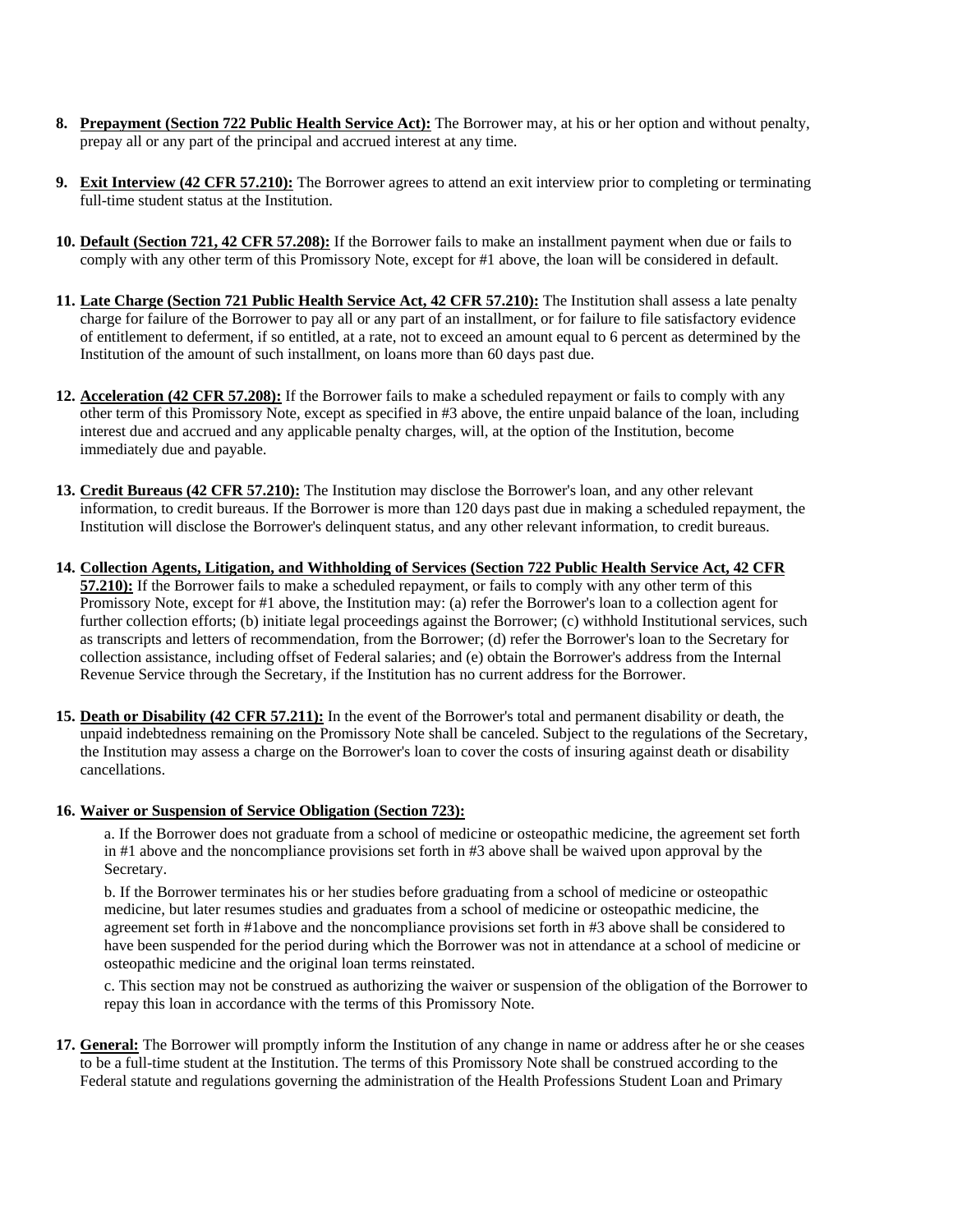Care Loan programs, copies of which shall be kept by the Institution.

## **Notice About Subsequent Loans Made Under This Master Promissory Note**

This Note authorizes the Institution to disburse multiple loans during the multi-year term of this Note upon the Borrower's request and upon the Institution's determination of the Borrower's loan eligibility.

Subsequent loans may be made under the Note for the same or subsequent periods of enrollment at this Institution. The Institution however, may at its discretion, close this Note at any time and require the Borrower to sign a new Note for additional disbursements. If the Institution chooses to make subsequent loans under this Note, no such loans will be made after the earliest of the following dates: (i) the date this Institution receives the Borrower's written notice that no further loans may be made disbursed under this note; (ii) the date of withdrawal from the Institution by the Borrower.

Any amendments to the Public Health Service Act governs the terms of any loans disbursed on or after the effective date of such amendment, and such amended terms are hereby incorporated into this Note.

**NOTICE:** The Institution must require security or endorsement if the Borrower is a minor and if, under the applicable State law, the Note signed by him or her would not create a binding obligation. The Institution may not require security or endorsement in any other circumstances. The Institution shall supply a copy of this Note to the Borrower.

**WARNING:** Any person who knowingly makes a false statement or misrepresentation in obtaining these funds is subject to penalties which may include fines and imprisonment under Federal statute.

|        | I agree to the terms and conditions of this Promissory Note |  |  |
|--------|-------------------------------------------------------------|--|--|
|        |                                                             |  |  |
| (Date) | (Signature of Borrower)                                     |  |  |
|        |                                                             |  |  |
|        | (Address1)                                                  |  |  |
|        |                                                             |  |  |
|        | (Address2)                                                  |  |  |
|        |                                                             |  |  |